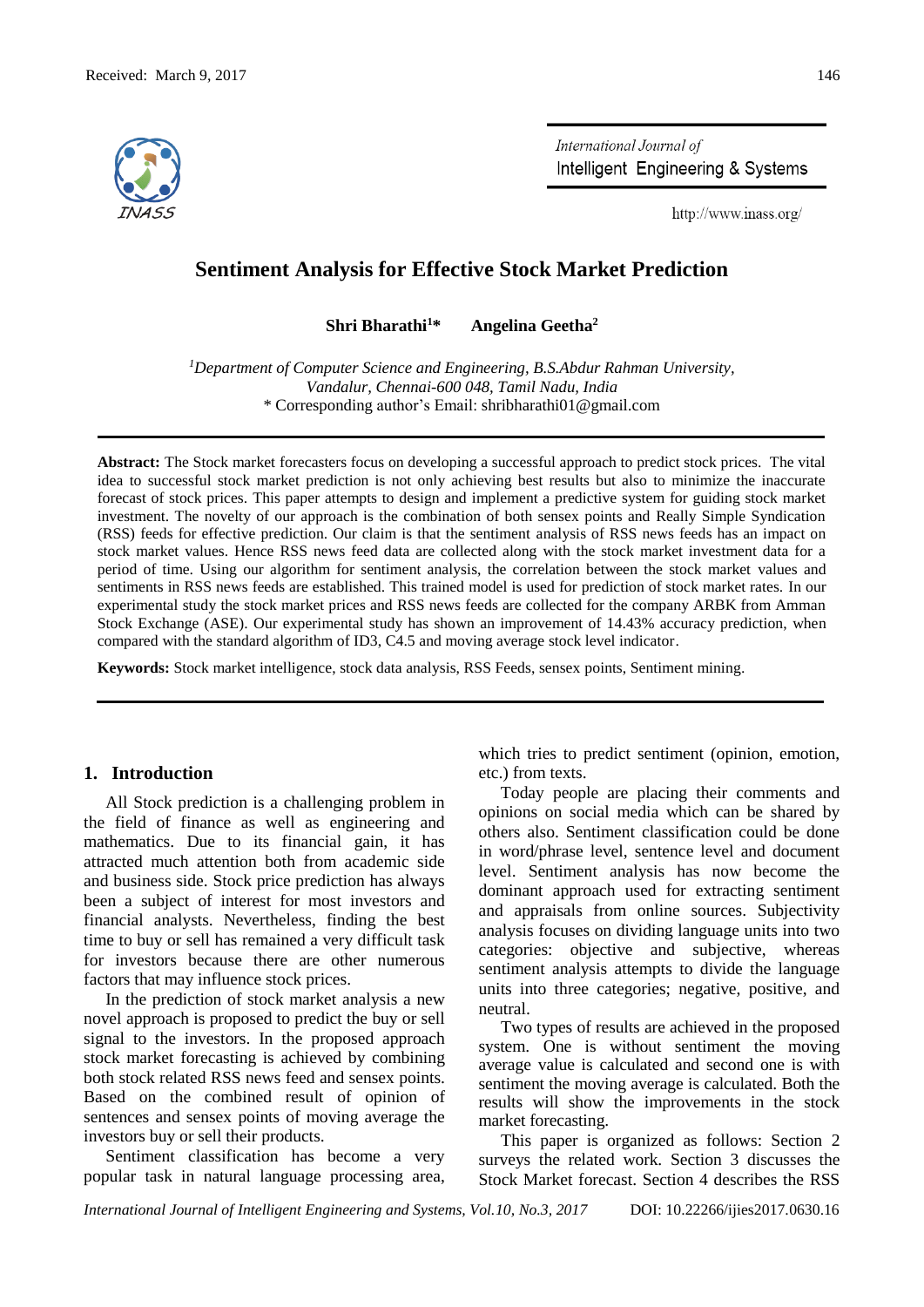News Feeds. Section 5 describes System for Sentiment Analysis of effective Stock market Prediction using RSS News feed. Section 6 presents the experimental results. Finally, Section 7 gives the conclusion of work.

# **2. Related work**

Many algorithms of data mining have been proposed to predict stock price. The opinion summary is explored based on the opinion sentences. This paper summarizes only factual information, and is not useful for the opinion-based summary [1]. In order to avoid the complex space modelling of various sources a tensor based information framework was introduced to predict stock [2]. Thought this framework is generalizable to other multidimensional learning problems, it does not focus on time interaction.

A model has proposed to predict the stock price based on the combining of Self-Organizing Map (SOM) and fuzzy – Support Vector Machines (f-SVM). This paper proposed the base for the extraction of fuzzy rules from the raw data based on the combining of statistical machine learning models [3].

Daily text content in Twitter is analyzed by mood tracking tools and investigated for predicting the changes of DJIA closing values, which was based on a self-organizing fuzzy neural network [4]. This approach is similar to our approach of mood tracking. A back propagation neural network with technical indicators was used to forecast fuzzy time series. The study findings showed that ANN had better forecasting ability than time series model [5]. Performs better forecasting in known patterns, but needs additional work for dealing with unknown patterns.

This research focuses the subjectivity analyses of social issues. The subjectivity of a document strongly depends on its sentences. They proposed a lexical-syntactical approach to recognize and classify subjectivity at the sentence level and consider the role of various opinion terms, especially verbs on opinions regarding social issues [6] and needs to focus on weakness and strongness of objective sentences.

Back propagation algorithm with time and profit based adjusted weight factors are applied here. They used Feed-forward neural network and simple recurrent neural network for prediction [7].

The prediction of Chinese stock market with the help of public moods is extracted from micro blog feeds [8].

A novel stock selection model with discrete and continuous variables algorithm is introduced in this paper for model optimization [9]. For further testing its generalizations there is a need to consider investment risk and other capital markets.

Different textual representations of news articles were examined to predict future stock price, which was compared to linear regression with SVM [10]. In order to achieve better accuracy, other machine learning techniques such as Relevance Vector Regression have to be considered.

Detailed descriptions of input variables were given for predicting stock market index price. They also applied different Artificial Neural Network (ANN) models for prediction and compared their results [11]. Provides good result in Nonlinear forecasting neural networks.

A procedure was described that automatically distinguished between prior and contextual polarity, with a focus on understanding the features [12]. Expansion of lexicon for acquiring the prior polarity of words and phrases improves the prediction.

In order to predict stock market Artificial Neural Network (ANN) is used and employed five fundamental input variables which were general index (GI), Net Asset Value (NAV), profit per earning (P/E) ratio, Earnings per share (EPS), and share volume. They applied these parameters to Neural Network (NN) and compared their outcome [13]. In order to produce error free predictions train this system with more input data sets.

A sentence-level summarization model is introduced to daily full-length news article summarizations for stock price prediction. This paper analyzes a generic stock price prediction framework that takes textual documents as inputs and generates predicted price movements as outputs [14]. For further enhancement, more refinements are needed for the current processing steps, such as using the sentiment analysis in the news preprocessing to construct higher level features.

One of the data mining techniques called a decision tree classifier is used to take the decision in the stock market for buying or selling stocks based on the knowledge extracted from the historical prices of stock [16]. To improve the prediction, the factors which affect the behavior of the stock markets, such as trading volume, news and financial reports are to be reconsidered which might impact stock price.

From the earlier research works, it is vivid that, analysis of sentiment helps in improving the prediction [4, 6, 8, 14, and 16]. Our work considers the sentiments reflected through news feeds for better prediction of stock market fluctuations.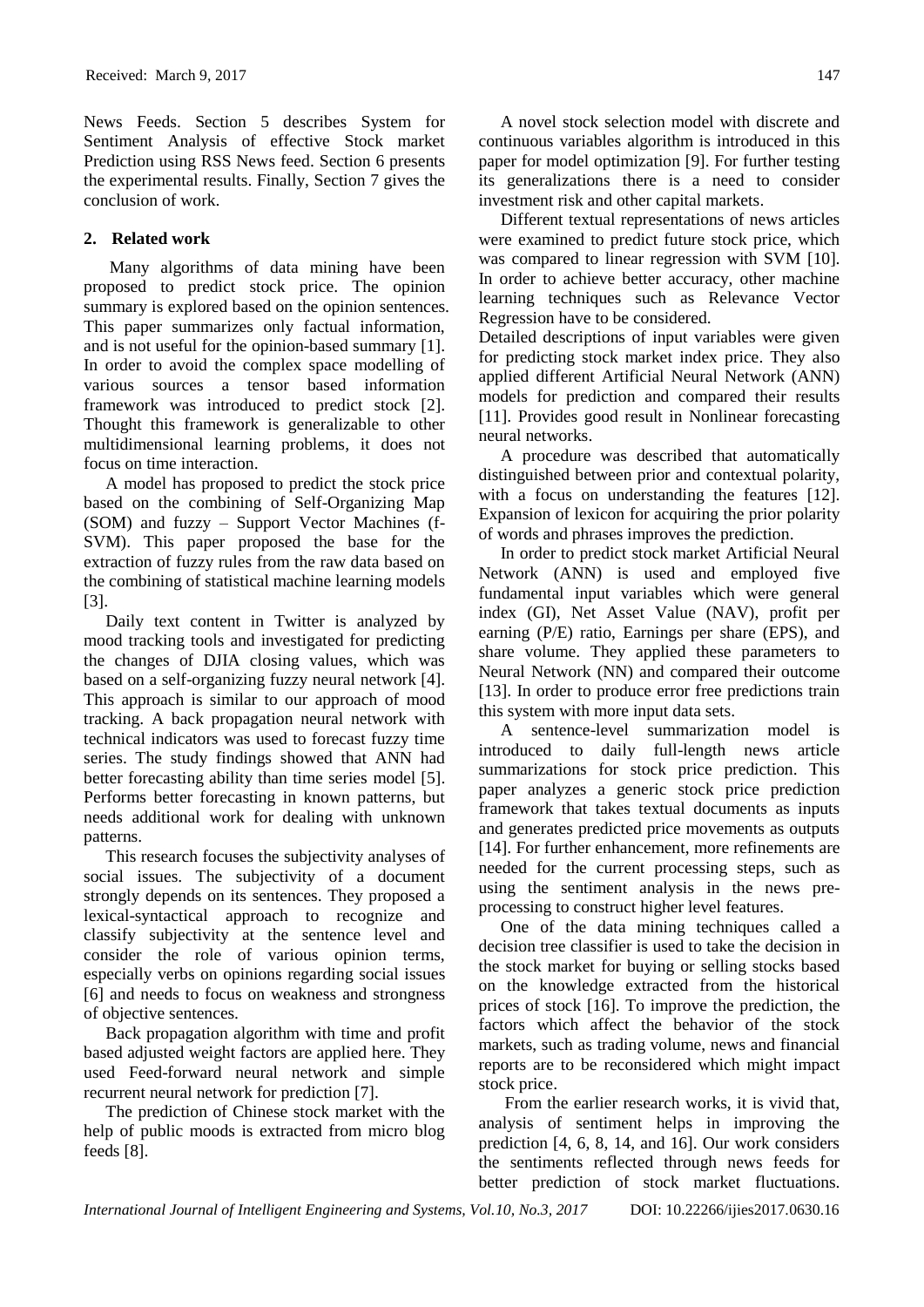Moreover, in order to enhance the accuracy, we have combined Moving Average Stock level Indicators along with sentiment mining.

# **3. Stock market forecast**

Stock market forecasting is the method to determine the future value of company stock. Nowadays, a huge amount of valuable information related to the financial market is available on various media such as websites, twitter, Facebook, blogs and such others. In general a stock price depends on two factors. One is fundamental factor and another one is technical factor.

The fundamental factor mainly depends on the statistical data of a company. It includes reports, financial status of the company, the balance sheets, dividends and policies of the companies whose stock are to be observed. The technical factor includes the quantitative parameters like trend indicators, daily ups and downs, highest and lowest values of a day, volume of stock, indices, put/call ratios, etc. In technical factor the historical prices are considered for the forecasting. Initially the historical prices of the selected company are downloaded from the website. Various methods of stock level indicators are available to computing the stock value. Few of them are Moving Average, Stochastic RSI (Relative-Strength Index), Bollinger bands, Accumulation – Distribution, Typical Point (pivot point).

# **3.1 Moving average method as stock level indicators**

It is a technical analysis tool in which the actual index data is compared with its average taken over a period of time. In general, there are three types of moving averages. They are Simple Moving Average (SMA), Exponential Moving Average (EMA) and Weighted Moving Average (WMA). For stocks, common time periods for moving averages are 5 days, 10 days, 15 days, 21 days, 50 days, 100 days and 200 days.

The main advantages of moving average stock level indicator is that it offers a smoothed line and also helps to cut down the amount of noise on price chart compared with other level of indicators.

The sensex is designed to reflect the overall market sentiments. It comprises of 30 prominent stocks derived from all key sectors which are traded actively in the exchange. These are large, wellestablished and financially sound companies from main sectors. Then moving average is applied on the sensex data in order to find whether the next day's sensex will rise or fall. Normally the sensex is calculated using the Eq. (1).

$$
Sensex
$$
  
=  $\left(\frac{sum\ of\ free\ float\ market\ capital}{Base\ Market\ Capital}\right)100$  (1)

The free float market capitalization can be done by using the Eq. (2).

 $Free$  Float Market capitalization = Share  $price(shares out standing - locked in share)$ 

$$
(2)
$$

The moving average is calculated by adding the closing price and then dividing this total by the number of time periods. The following Eq. (3) is applied for moving average,

$$
F_t = \frac{A_{t-1} + A_{t-2} + A_{t-3} + \dots + A_{t-n}}{n} \tag{3}
$$

 $F_t$  = Forecast for the coming period,

 $A_{t-1}$  = Actual occurrence in the past period for up to '*n*' periods,

 $N =$  Number of periods to be averaged.

The proposed predictive system considered the moving average computation for 5-days, 10-days and 15-days.

The comparative analysis of the moving average computation is as follows.

If the 5-day is greater than 10-day, and 10-day is greater than 15-day, then it indicates that the result is positive and the sensex goes up for the next day. If 5-day is less than 10-day and 10-day is less than 15-day, then it indicates that the result is negative and the sensex goes down for the next day.

If the 5-day is greater than 10-day, and 10-day is less than 15-day, and also If the 5-day is less than 10-day, and 10-day is greater than 15-day, then it indicates that the result is neutral and the sensex remains no change for the next day.

## **4. RSS news feeds**

Really Simple Syndication or Rich Site Summary (RSS) is an XML document that facilitates content syndication. It is a spam free, quick and efficient way to read the news-related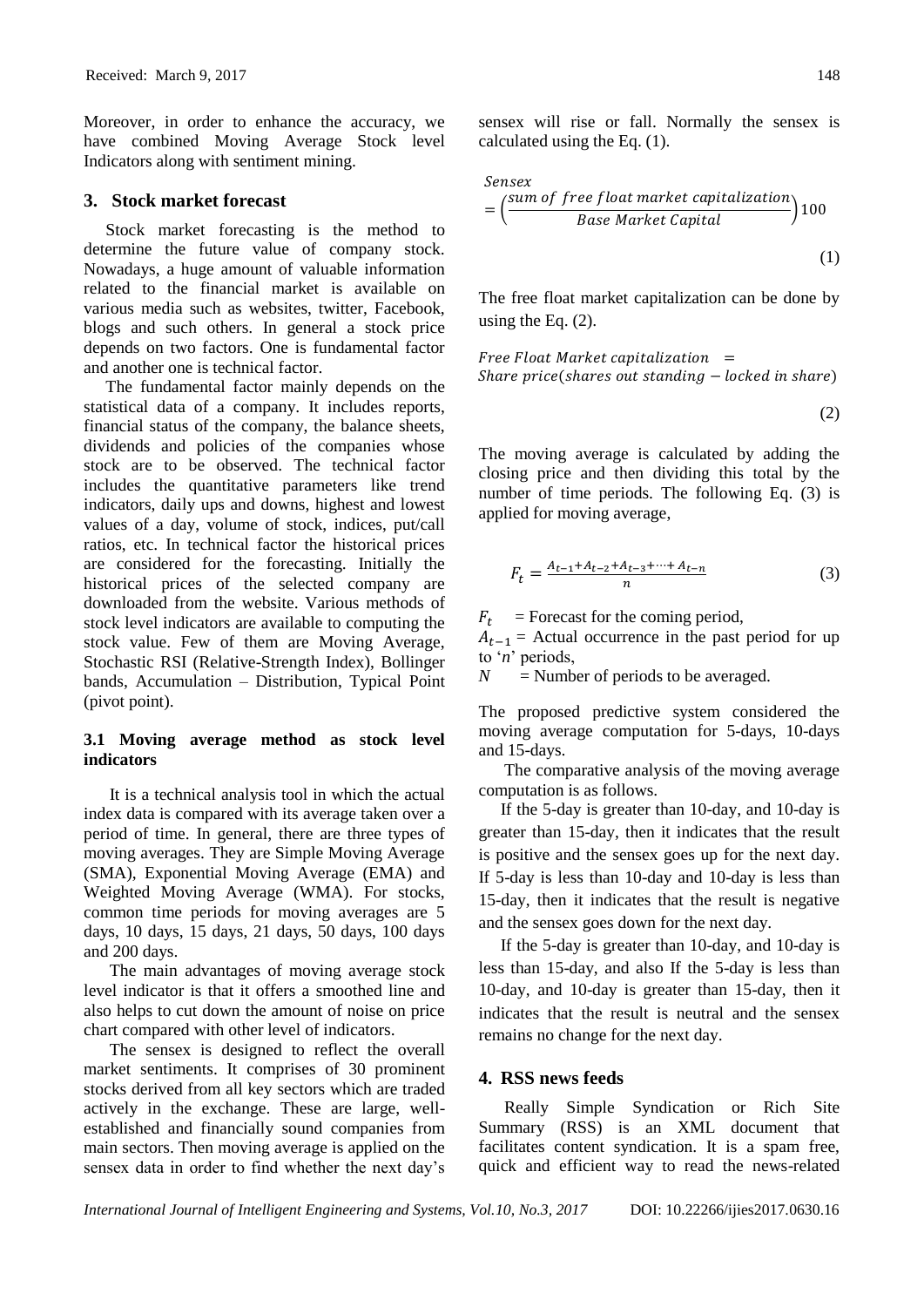sites, Weblogs and other online publishers syndicate their content as an RSS feed to whoever wants it.

The latest headlines from different news websites are taken from RSS, and push those headlines down to the computer for quick scanning. It is a simple way to share information between sites mostly based on XML. In general RSS feed is small and fast-loading. Unlike email an RSS feed is zero maintenance, the messages will never get blacklisted or filtered. With RSS feed, users can finally separate wanted information from unwanted information.

### **4.1 RSS News feed Source and its effects**

Most RSS news feed contains author, title, and date information in addition to link and description. Fig. 1 is an example of RSS news feed extracted from website, which illustrates major part of a RSS news feed.

| $\langle$ 2 xml version="1.0" encoding="ISO-8859-1"?><br>$\langle$ rss version="2.0"> |
|---------------------------------------------------------------------------------------|
| $<$ channel $>$                                                                       |
| <title>Yahoo Home Page</title>                                                        |
| <link/> http://www.Yahoo.com                                                          |
| <description>News tutorials</description>                                             |
| <item></item>                                                                         |
| <title>News Tutorial</title>                                                          |
| <link/> http://www.Yahoo.com/rss                                                      |
| <description>New Web tutorial</description>                                           |
|                                                                                       |
| $\triangle$ description $\triangleright$                                              |
|                                                                                       |
| <item></item>                                                                         |
| <title>Politics Tutorial</title>                                                      |
| <link/> http://www.Yahoo.com/xml                                                      |
| <description>New Politics tutorial</description>                                      |
|                                                                                       |
| $\triangle$ description $\triangleright$                                              |
| $\langle$ item $\rangle$                                                              |
|                                                                                       |

Figure.1 Example of RSS News feed

The first line in the RSS news feed contains the XML declaration. The next line is the RSS declaration which identifies that this is an RSS document (in this case, RSS version 2.0). Each RSS feed contains one and only one <channel> tag. It gives overall information of a RSS feed. A channel contains one or more items. For news websites, each item represents one recent news article. The <channel> element has three required child elements. The <title> element defines the title of the channel (e.g. Yahoo Home Page). Next to  $\lt$ title $>$  is the <link> element defines the hyperlink to the channel

(e.g. http://www.yahoo.com) .The <description> element is the next one which describes a short summary, or sometimes, full body of the content (e.g. News tutorials). Each <channel> element can have one or more <item> elements. The <title> tag defines the title of the item (e.g. News Tutorial). Next tag is <link> which defines the hyperlink to the item (e.g. http://www.yahoo.com). The final tag is <description> which defines the item (e.g. New Web tutorial). Finally, the two last lines close the <channel> and <rss> elements.

If there is positive RSS news feed then this tends to have a positive effect on stock markets and share prices rising soon after the news come out in the open. Positive news such as securing of new orders, healthy sales numbers, discovery of huge oil reserves in a country, excellent financial results of a company etc. should send a stock up. On the other hand, negative RSS news has negative impact on stock markets and makes the stock market values go down.

# **5. Proposed work**

The system explores the task of automatic identification of news opinions with the help of RSS news feeds and predicts the stock market movement whether goes up or down. The Fig. 2 describes the system for prediction and analysis of stock market using RSS news feed.

### **5.1 RSS stock news feed**

From the web pages, RSS feed reader reads the required news content such as title, description, date, author, link etc. in the format of XML document. This takes latest headlines from the stock related news website. The final information of description (sentence level) is grabbed after setting up the site parameter. Finally it parses the XML document from RSS feed list. This RSS feed helps to collect the stock market news as a dataset.

#### **5.2 Pre-processing**

In this process, it removes the incorrect, incomplete, improperly formatted, or duplicated data. Dirty data can cause confusion in the data set. Hence, this module cleans the data by filling missing values, smoothing the noisy data, identifying and removing the outliers. After preprocessing, the data are passed to the next module.

### **5.3 Sentence splitting module**

The sentence splitting module is the one which splits the cleaned news data into parsed sentences.

*International Journal of Intelligent Engineering and Systems, Vol.10, No.3, 2017* DOI: 10.22266/ijies2017.0630.16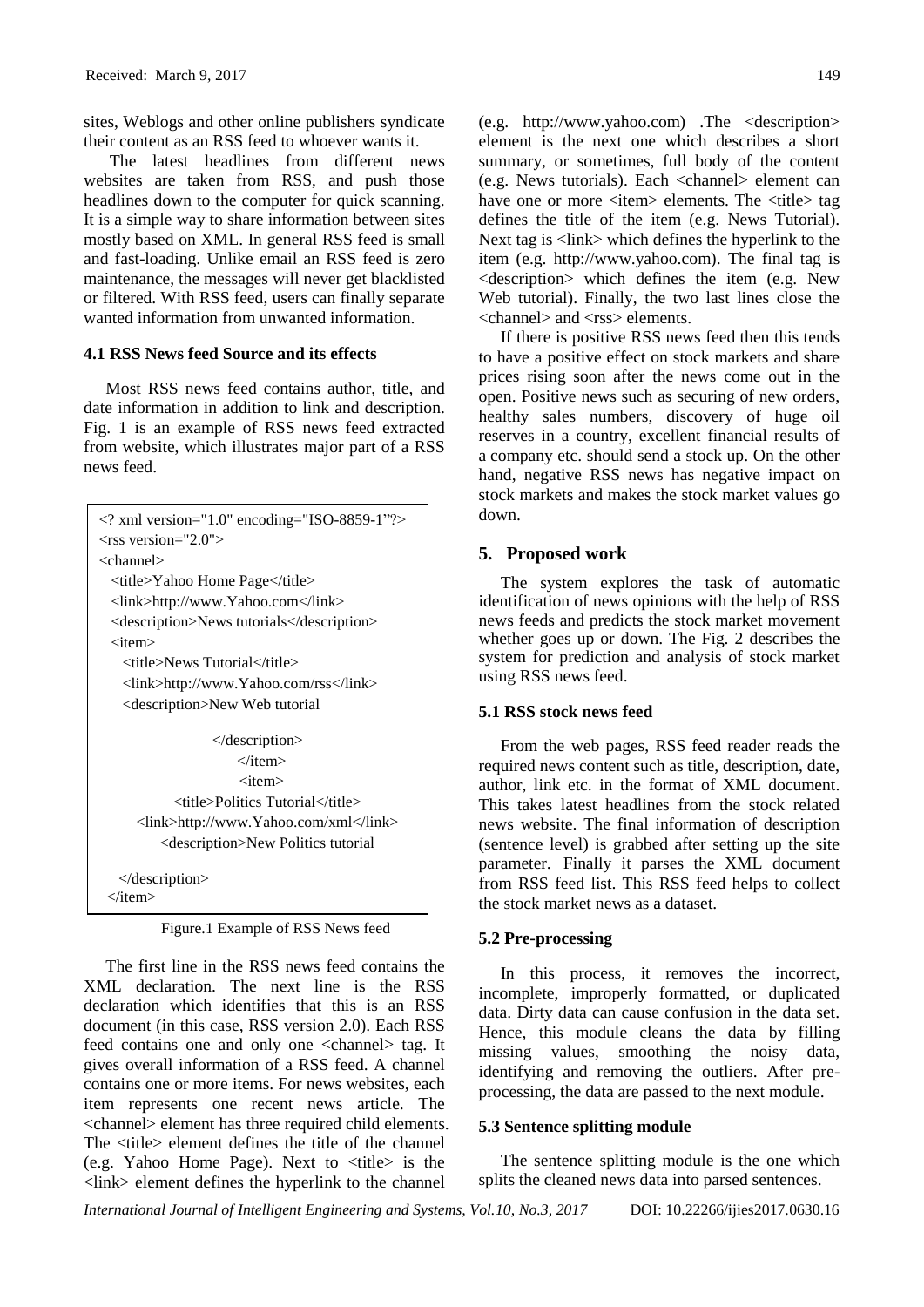

Figure.2 System for Sentiment Analysis of effective Stock market Prediction using RSS News feed.

The parsed news data are collected in a text document for the testing purpose. The document contains the RSS news data in the form of sentence by sentence.

### **5.4 Natural language processing (NLP) module**

Sentiment analysis or Opinion mining is the process used to determine the attitude, opinion, emotion expressed by a person about a particular topic. It uses natural language processing (NLP) and text analytics to identify and extract subjective information in source materials.

In order to identify the new opportunities and to maintain the reputations, business people usually view the reviews, ratings, recommendations and other forms of online opinion.

This allows not only to find the words that are indicative of sentiment, but also to find the relationships between words so that this helps to accurately identify.

Scaling system is used to determine sentiment for the words having a positive/negative/neutral sentiment. Here the part-of-speech tagger, dictionary based approach and Sentence Sentiment Score (SSS) Algorithm are used to find the polarity of the

sentence, to conclude whether the sentence is positive, negative and neutral.

Positive sentences have a positive sentiment attached to them such as happiness, enthusiasm, kindness etc. They are generally classified as having a positive sentiment. Similarly, negative sentences have a negative sentiment attached to them such as sadness, hate, violence, discrimination etc. They are generally classified as having a negative sentiment. When no emotions are implied, they are classified as neutral.

#### **5.4.1 Part-of-speech—tagger**

In general, a Part-Of-Speech (POS) tagger is also known as grammatical tagging or wordcategory disambiguation. It is used in many Natural Language Processing (NLP) tasks that do not require a full constituency parse tree but some information about the categories of words. Part-Of-Speech (POS) is a piece of software that reads text in some language and assigns parts of speech to each word, such as noun, verb, adjective, etc., although generally computational applications use more fine-grained POS tags like 'noun-plural'. In

*International Journal of Intelligent Engineering and Systems, Vol.10, No.3, 2017* DOI: 10.22266/ijies2017.0630.16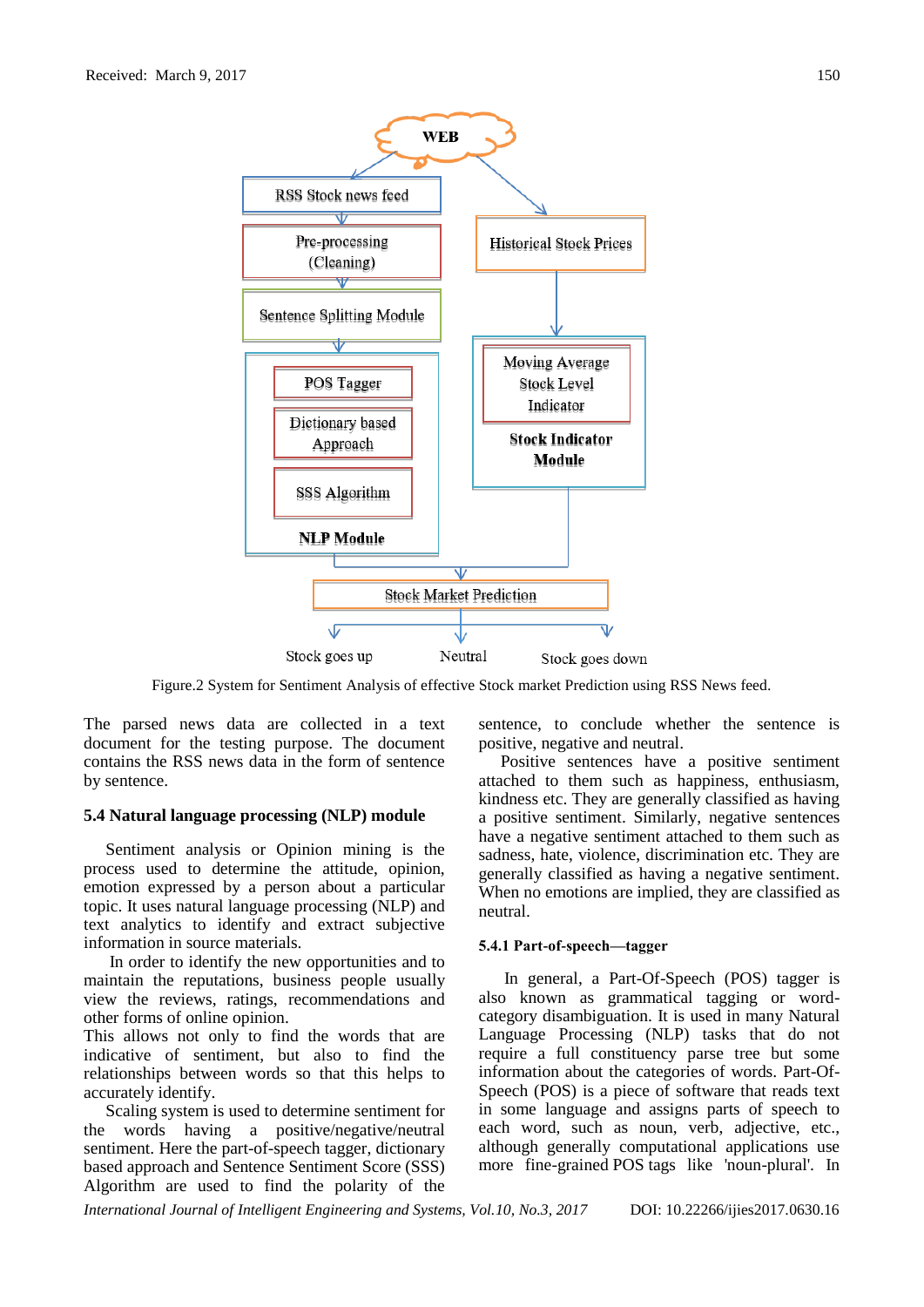this proposed work, the combination of noun-adverb has been chosen for the best result.

#### **5.4.2 Dictionary based approach**

Among the various available methods in the unsupervised technique, dictionary based approach is used to determine the orientation of sentences. The dictionary is used to determine the opinion words and their polarities. Dictionary-based techniques use synonyms, antonyms and hierarchies in WordNet (or other lexicons with sentiment information) to determine word sentiments.

This approach assigns each synset of WordNet into three sentiment numerical scores: Obj(s), Pos(s), and Neg(s) describing how Objective, Positive and Negative the terms contained in the synset are.

#### **5.4.3 Sentence level sentiment score (SSS) algorithm**

SSS Algorithm is considered for finding the overall result where for every individual sentence the analysis approach is applied and finally their results are summarized to provide the overall result of the document.

In general, the score ranges from 0.0 to 1.0 and their sum is 1.0 for each synset. Here, initially the POS tagger is applied for each word and it specifies the tag as noun and adverb in such a manner which are equivalent to words. Assign the score value to each word of a sentence and find the sum of that sentence. If the score value of that sentence is positive then that sentence is considered as a positive sentence. If score value is negative then it is considered as negative sentence. If it is 0.0, then it is considered as a neutral sentence. The following Eq. (4) is used to calculate the Sequence of words.

Sequence of words  $(W) = W_1 + W_2 + \cdots + W_n$  (4)

 $S(W_{+p\rho})$  = Set of Positive Sentiment words.  $S(W_{-\nu\rho})$  = Set of Negative Sentiment words.  $n =$  Number of words.

#### **5.4.4 Moving average stock indicator module**

This Module collects the historical prices from the website and calculates the moving average value for that stock prices for the investors whether to buy or sell their stocks.

| Table 1. Sentiment and Sensex-Moving Average Final |  |
|----------------------------------------------------|--|
| D., 1, D., 1', 1',                                 |  |

| <b>Sentiment</b><br><b>Analysis</b><br><b>Result</b> | <b>Sensex-Moving</b><br><b>Average Result</b> | <b>Final-Result</b><br><b>Prediction</b> |
|------------------------------------------------------|-----------------------------------------------|------------------------------------------|
| Positive                                             | Positive                                      | Positive                                 |
| Positive                                             | Negative                                      | Neutral                                  |
| Negative                                             | Positive                                      | Neutral                                  |
| Negative                                             | Negative                                      | Negative                                 |

#### **5.4.5 Stock market prediction**

To predict the stock market, the results of both sentiment analysis and Sensex are combined and analysed. Table 1 shows the final result prediction technique for Stock market.

If Sentiment analysis results and Sensex Moving Average results are positive then Final prediction is positive. If both are negative, then result is also negative. Combinations of both will results into neutral.

### **6. Experimental results**

In the experimental study the stock market forecasting is collected for the company ARBK from Amman Stock Exchange (ASE). The Oracle database of Amman Stock Exchange (ASE) contains the historical prices of the 230 companies listed in the exchange from the year 2000. The historical prices are collected from the year 2005 to 2007. The performance of the proposed algorithm is compared with the prediction of stock market using data mining techniques [16].

The sentiment RSS news feed for Arab Bank (ARBK) Company is collected from http://investing.einnews.com/news/ase-stock and then the sensex point for the same company is collected from http://www.marketstoday.net/markets/jordan/Histori cal-Prices/10/en/#. The moving average is calculated for the month of April 2006. Same way sentiment is also calculated for April 2006. Finally both the results are combined and the end result is predicted for stock market according to the value given in Table 1. Fig.3 shows the selection of month and year for sentiment analysis. The following Fig.4 shows the overall positive and negative sentences of News document and the implementation shows that the news result is positive.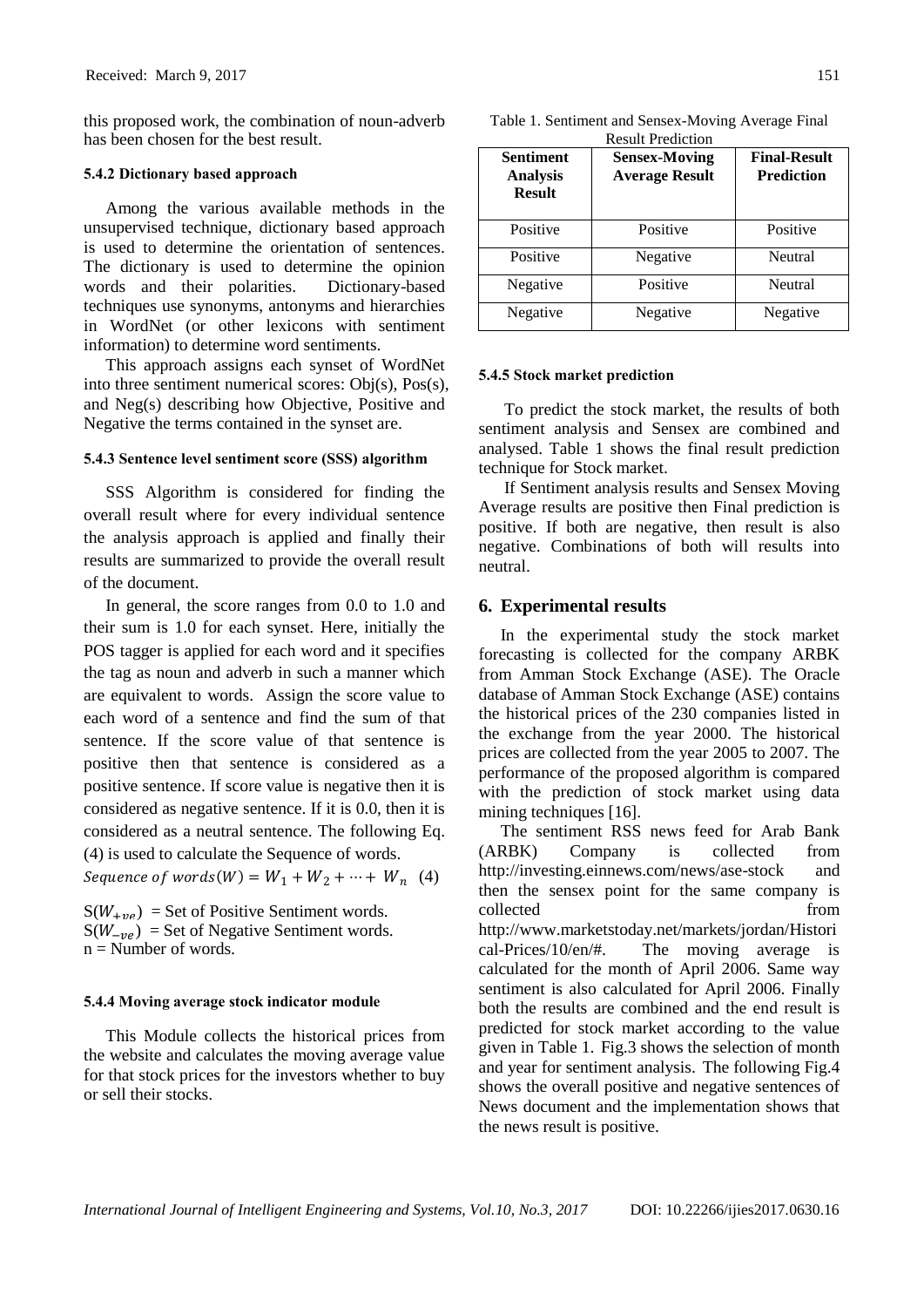

Figure.3 The selection of month and year for sentiment analysis



Figure.4 Calculation of total positive and negative sentences





Now, the moving average is calculated. Here the moving average is applied in the historical sensex data. The following Fig. 5 shows Selection of Moving Average for sensex points. The moving average for sensex point is calculated for 5-days, 10 days and 15-days.

The following Fig.6 (chart) shows sensex point  $$ moving average calculation. In the below graph 5 day moving average, 10-day moving average and 15-day moving average are shown in blue color, red colour, and green color respectively.



Figure. 6 Moving Average for April 2006

| <b>ARBK</b><br>Company | ID3    | C <sub>4.5</sub> | Moving<br>Average | <b>Moving Average+</b><br><b>Sentiment Analysis</b> |
|------------------------|--------|------------------|-------------------|-----------------------------------------------------|
| <b>Total Instances</b> | 499    | 499              | 499               | 499                                                 |
| Correctly Classified   | 233    | 237              | 321               | 391                                                 |
| Precision %            | 46.69% | 47.49%           | 64.32%            | 78.75%                                              |

Table 2. Classification accuracy using the proposed method and previous methods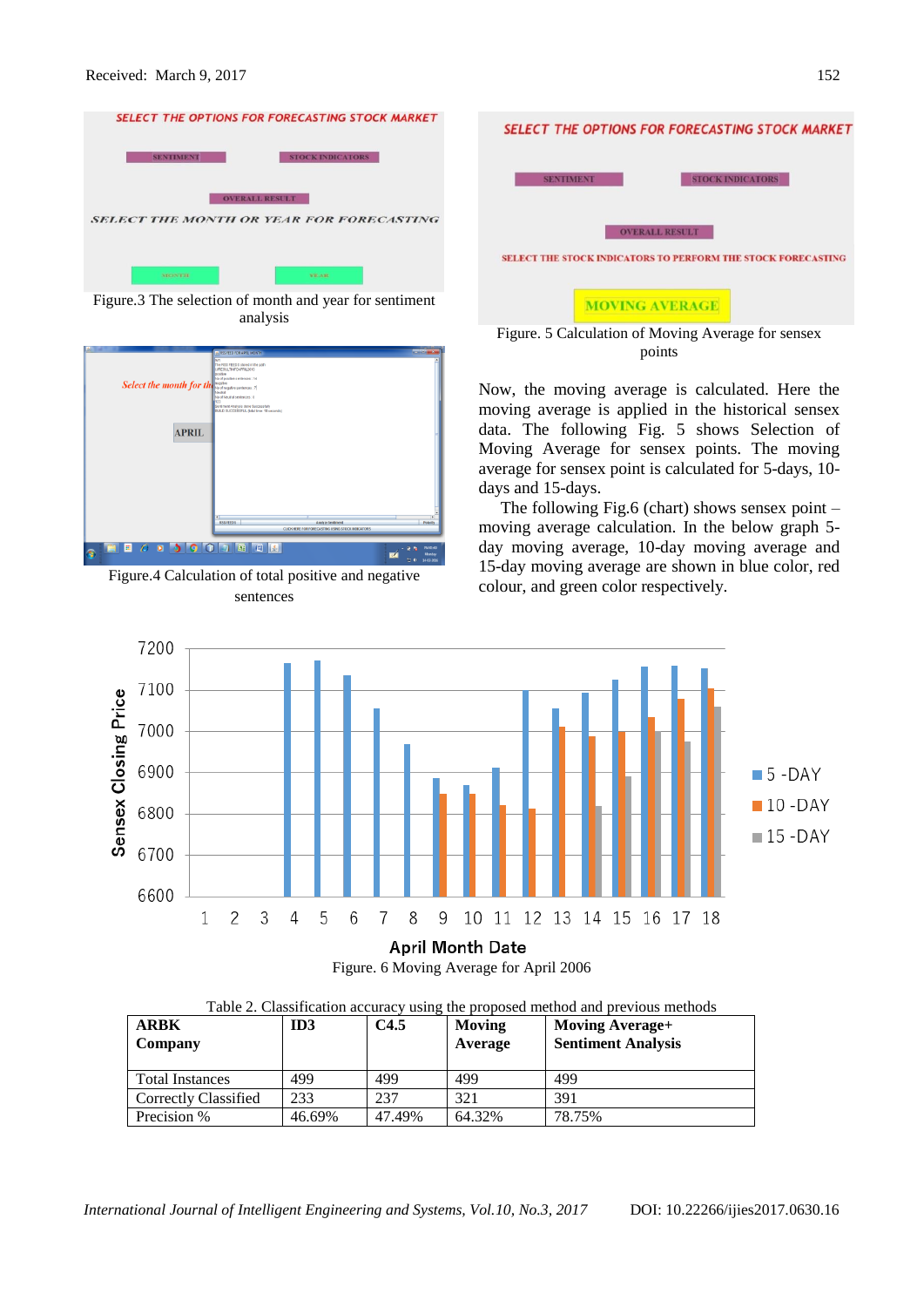If the sensex points of 5-day moving average is greater than those of 10-day and the sensex points of 10-day moving average is greater than those of 15 day, then this indicates that the result is positive. If the result is positive then the stock is also positive.

The Table 2 shows the classification accuracy using the proposed method and previous methods. In the proposed algorithm, the calculation of sensex point moving average 499 total instances is taken from April 2006. Same way sentiment polarity value is calculated for the sentiment news data of April 2006. Without sentiment value moving average produces the accuracy of 64.32% and with sentiment value the moving average produces 78.75% with improvement of 14.43%. In the previous algorithm ID3 and C4.5 the accuracy is less than the proposed algorithm. This shows the proposed one is efficient than the previous algorithm.

The accuracy of the measure is defined by precision and recall. Precision is the ratio of true positives among all retrieved instances and recall is the ratio of true positives among all positive instances.

Precision measure is verified by how many of the returned documents are correct and the Prediction is verified by the result of precision analysis. The Equ. (4) and (5) is used to calculate the precision and recall value for instances.

$$
Precision = \frac{TP}{(TP + FP)}
$$
 (4)

$$
Recall = \frac{TP}{(TP+FN)}
$$
 (5)

From the above result it is found that the proposed system result produces the better result than the previous one.

## **7. Conclusion**

Unlike the conventional stock market prediction systems our novel approach combines the sentiments of common people through the news feeds and sensex data to predict the behavior of stock market. The RSS news feed of the stock related news are obtained for ARBK company and sentiment polarity of the news sentences are calculated for the prediction of stock news, whether it is positive, negative or neutral. The moving average stock level indicator is used to calculate the sensex points for the stock market. Finally combination of sentiment polarity news and the sensex points provide an efficient result to the stock market forecasters when to buy or sell their stocks.

Our experimental results have shown significant improvement in the precision and correctness measures on bench marking with Moving Average, ID3 and C4.5 approaches. Our future work focuses on combination of one or more stock level indicators with RSS feed stock news which improves the accuracy. Moreover it is intended to incorporate to social contents from twitter and Facebook for effective prediction.

### **References**

- [1] A. Balahur, MijailKabadjov, J. Steinberger, R. Steinberger, A. Montoyo, "Challenges and Solutions in the Opinion Summarization", *Journal of Intelligent Information Systems*, Springer, Vol.39, No.2, pp. 375-398, 2012.
- [2] Q. Li, Y. Chen, L. L. Jiang and P. Li and H. Chen, "A Tensor-Based Information Framework for Predicting the Stock Market", *ACM Transactions on Information Systems*, Vol.34,No.2, pp.1-30, 2016.
- [3] D. Nguyen and M. Le, "A Two-Stage Architecture for Stock Price forecasting by combining SOM and fuzzy-SVM", *International Journal of Computer Science and Information Security*, Vol. 12, No. 8, pp. 1-6, 2014.
- [4] B. Johan, H. Mao and X. Zeng, " Twitter Mood Predicts The Stock Market", *Journal of Computational Science*, Vol.2, No.1, pp.1-8, 2011.
- [5] H. Kunhuang & T.H.K Yu, "The Application of Neural Networks to Forecast Fuzzy Time Series", *Physical A: Statistical Mechanics and Its Applications*", Vol. 363, No.2, pp. 481-491, 2006.
- [6] M. Karamibekr, A. A. Ghorbani, "Sentence Subjectivity Analysis in Social Domains" In: *Proc. of IEEE/WIC/ACM International Conf. On Web Intelligence (WI) and Intelligent Agent Technology (IAT)*, Vol. 3, No. 1, pp.268- 275, 2013.
- [7] N. L. D. Khoa, K. Sakakibara and I. Nishikawa, "Stock Price Forecasting using Back Propagation Neural Networks with Time and Profit Based Adjusted Weight Factors", In: *Proc. of SICE-ICASE International Joint Conf. in Bexco, Busan, Korea*, Vol.1, No.1, pp. 5484 - 5488, 2006.
- [8] D. Yan, G. Zhou, X. Zhao, Y. Tian and F. Yang, "Predicting Stock using Micro blog Moods", *Journal on China Communications*, Vol. 13, No. 10, pp.244- 257, 2016.